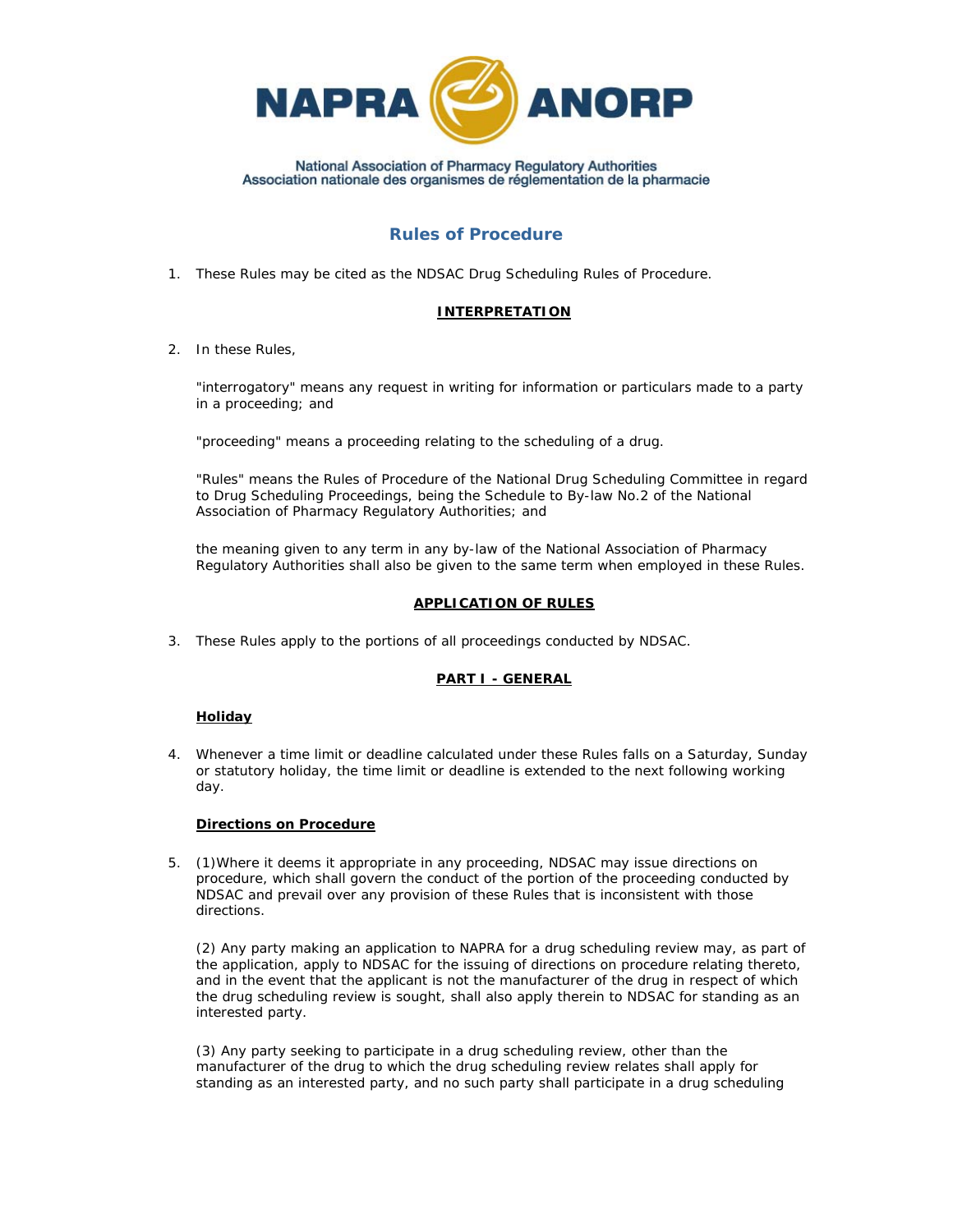

review without first obtaining such standing. The status of a party as an interested party in a drug scheduling review may be denied or revoked by NDSAC at any time, where NDSAC, in its discretion, concludes that the party's participation or continued participation in the drug scheduling review would constitute an abuse of power.

### **Service**

6. (1) Subject to subsection (2), service of any notice or other document, including a document originated by NDSAC, shall be effected either by,

(a) personal service, in which case service shall be deemed to occur upon delivery;

(b) courier, in which case service shall be deemed to have been made on the day of receipt indicated on the courier receipt;

(c) by mail, in which case service shall be deemed to have been made on the tenth (10th) day following the day on which the notice or other document is deposited in a post office, postage pre-paid;

(d) by facsimile, in which case service shall be deemed to have been made when confirmation of transmission of the notice or other document is obtained by the party serving the document; or

(e) by electronic mail, in which case service shall be deemed to have been effected twentyfour hours after the transmission containing the notice or document was sent, unless the party serving the notice or document receives a message by electronic mail within that time period indicating that the transmission by which service was to be effected was not received by the intended recipient, and in such case serve shall be deemed not to have occurred.

(2) Personal service may be effected on NDSAC at its head office.

## **Affidavits**

7. (1) Affidavits in proceedings before NDSAC shall be filed with the Secretary.

(2) Where an affidavit is made as to belief, the grounds on which the belief is based shall be set out in the affidavit.

### **Verification**

8. (1) NDSAC may, at any time, require the whole or any part of any application, intervention, response to an interrogatory or other submission to be verified by affidavit by giving a notice to that effect to the party from whom such verification is required.

(2) If a notice given under subsection (1) is not complied with, NDSAC may set aside the application, intervention, response to an interrogatory or other submission or strike out any part thereof not verified in accordance with the notice.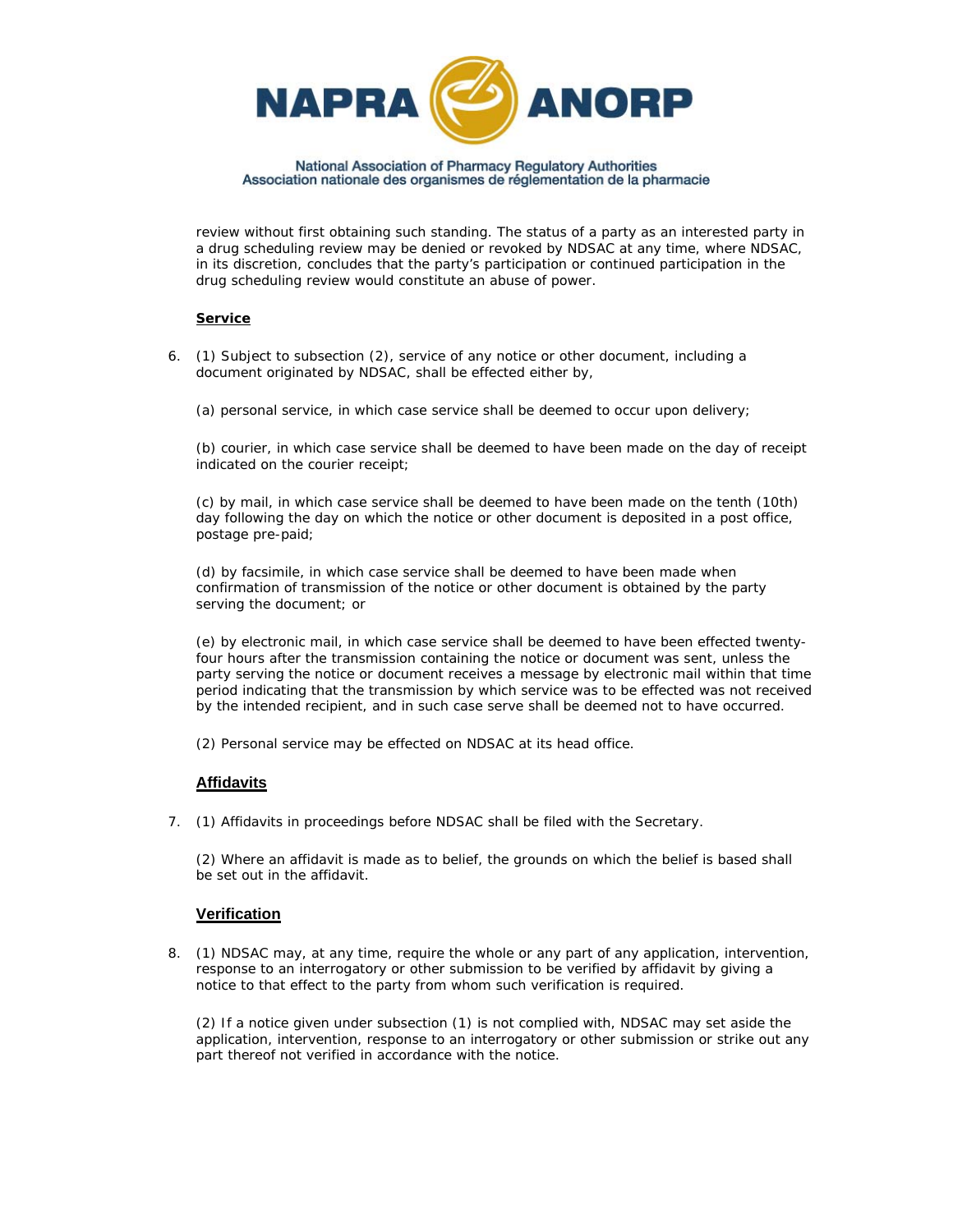

### **Consequences of Non-Compliance and Stay of Proceeding**

9. Where an interested party to a proceeding has not complied with any requirement of these Rules, any direction on procedure issued under section 5, or any order or requirement of NDSAC in a proceeding or in respect of a proceeding, NDSAC may stay the proceeding until satisfied that such requirement has been complied with or take such other steps as it considers just and reasonable, including without limitation, expunging all or such portion of the submissions of the interested party as it sees fit, suspending the participation of the interested party in the proceeding, or, if the interested party is an applicant, summarily dismissing the application.

### **Questions of Law**

10. If it appears to NDSAC at any time that there is a question or issue of law, of jurisdiction or of practice and procedure that should be decided before a proceeding is continued, NDSAC may direct the question or issue to be referred to the appropriate court for decision and NDSAC may, pending such decision, order any part of the proceeding to be stayed.

## **Conference**

11. NDSAC may, orally or in writing, require interested parties or their solicitors to attend a conference relating to any procedural or evidentiary matters with a view to making the proceeding as efficient and effective as possible.

## **Production**

12. (1) Any interested party to a proceeding may, at any time before the hearing of the proceeding, give notice in writing to any other interested party in whose application, intervention, response to an interrogatory or other submission reference has been made to a document to produce that document for inspection by the party giving the notice or his solicitor and to permit him or his solicitor to make copies thereof.

(2) Any interested party who fails to comply with a notice given pursuant to subsection (1) within 10 days from the receipt thereof shall not thereafter be at liberty to put the document referred to in the notice in evidence in the proceeding, unless NDSAC that the interested party had sufficient cause for not complying with the notice.

### **Interrogatories**

- 13. (1) Where in any proceeding NDSAC permits interrogatories to be directed to an interested party, such interrogatories shall be,
	- (a) addressed to the interested party;

(b) numbered consecutively, but a series of numbers may be used for interrogatories relating to the same subject-matter;

(c) identified with a designation in the following form: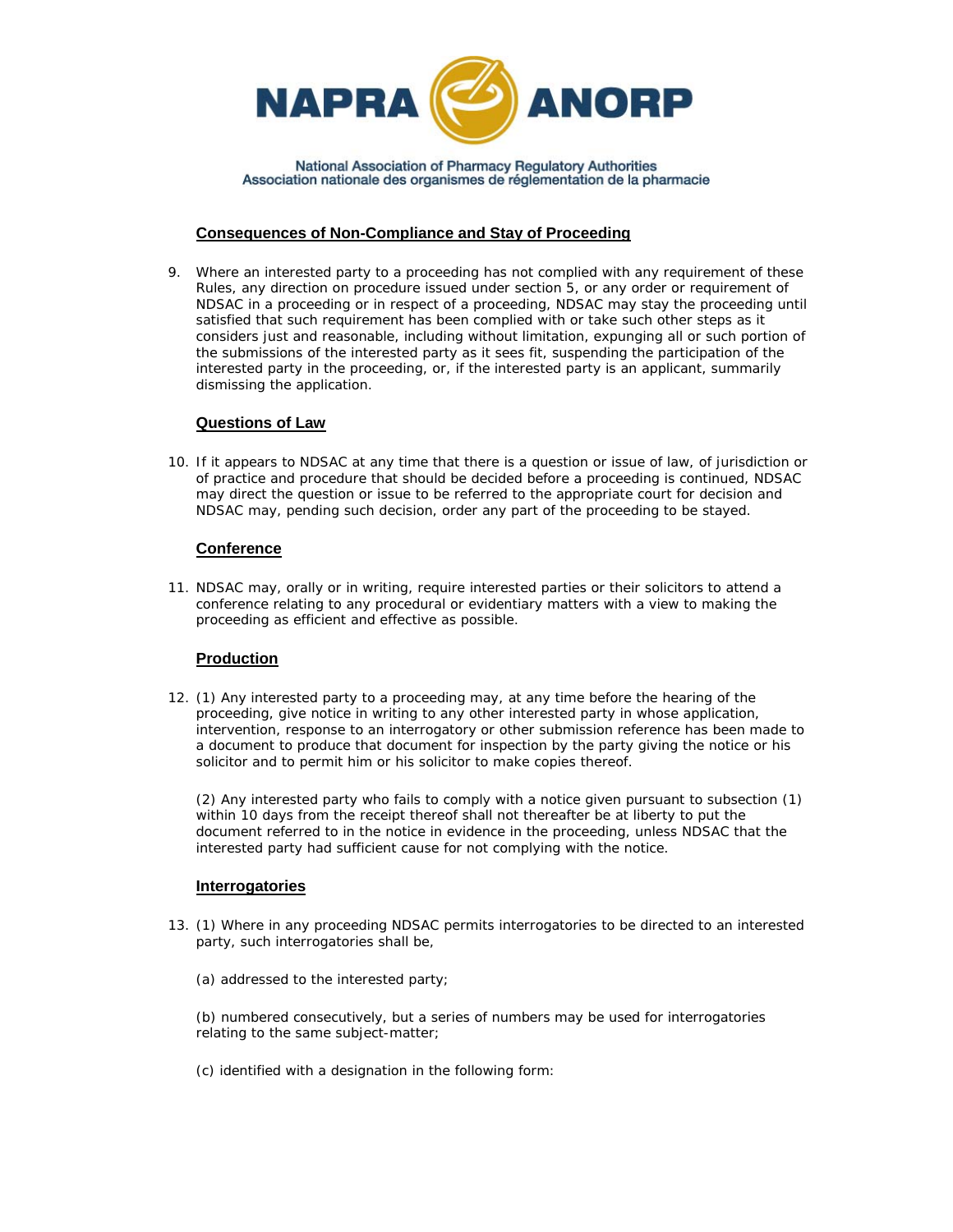

"Name 1(Name 2)01Aug99-100"

where

- (i) "Name 1" is an abbreviation for the party from whom the response is sought,
- (ii) "Name 2" is an abbreviation for the party seeking the response,
- (iii) the date is the date on which the interrogatory was sent, and
- (iv) the final number is the number of the particular interrogatory; and
- (d) served within the time limit directed by NDSAC.

(2) A copy of any interrogatories directed to a party pursuant to subsection (1) shall be filed with the Secretary.

### **Responses to Interrogatories**

14. (1) Subject to subsection (2), where in any proceeding NDSAC permits interrogatories to be directed to a party and interrogatories have been served on the party within the time limit directed by NDSAC, the party shall,

(a) within the time limit directed by NDSAC, provide a full and adequate response to each interrogatory on a separate page or pages, headed as indicated in Form 1 attached hereto; and

(b) file a copy of the responses with the Secretary.

(2) An interested party who is unable or unwilling to provide a full and adequate response to an interrogatory shall,

(a) where the interested party contends that the interrogatory is not relevant, provide a response that sets out reasons in support of that contention;

(b) where the interested party contends that the information necessary to provide a response is not available, provide a response that sets out the reasons for the unavailability of such information and provide alternative available information that the interested party considers would be of assistance to the person directing the interrogatory, or

(c) where the party contends that the information sought is of a confidential nature, provide a response that sets out the reasons therefor in accordance with subsection 17(2) and file with the Secretary a copy of the response provided.

(3) Where NDSAC is of the opinion that the failure by an interested party to provide a full and adequate response to an interrogatory is not justified in accordance with subsection (2), it may require that the interested party provide a full and adequate response in accordance with further directions issued by NDSAC.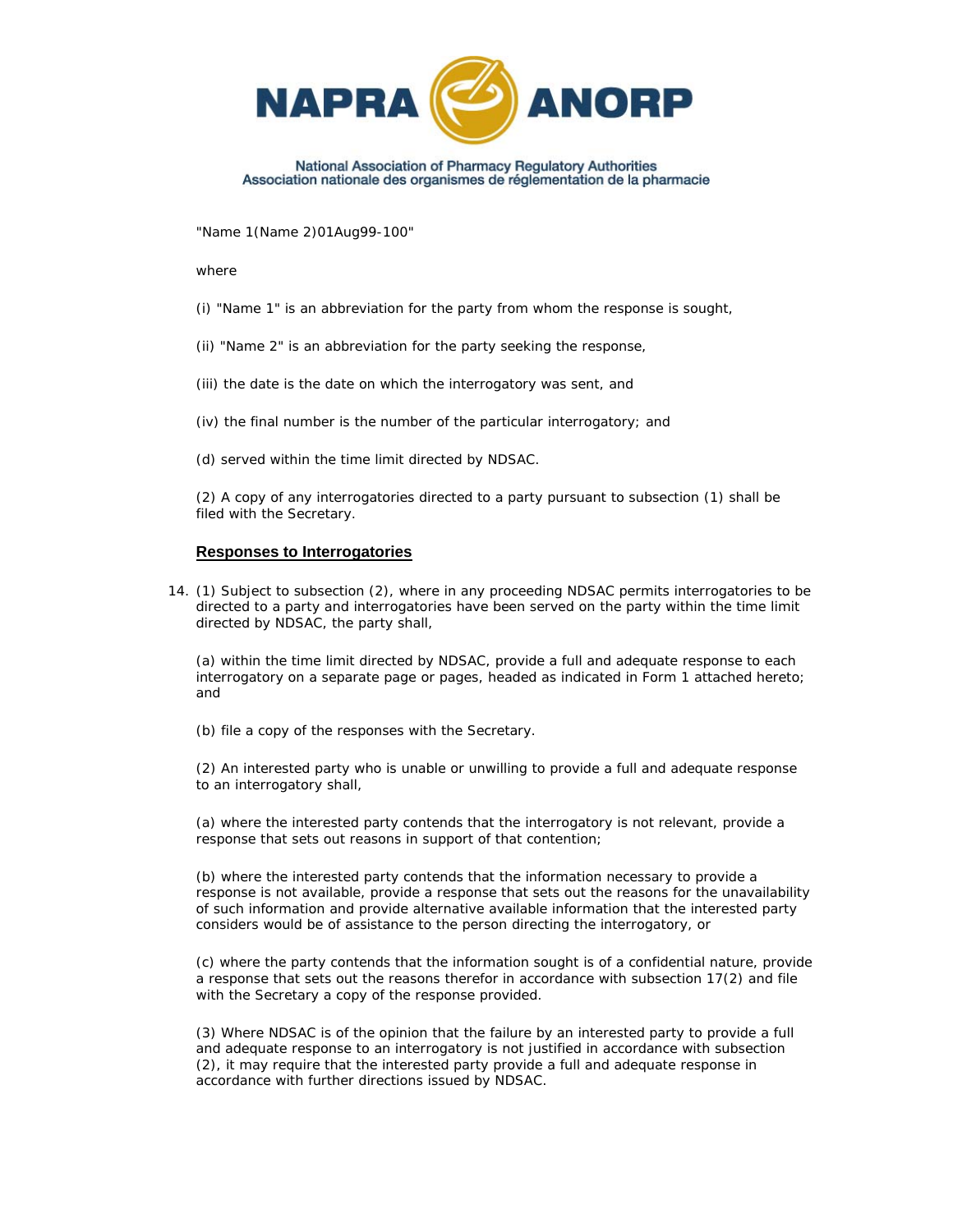

#### **Confidentiality**

15. (1) Where a document is filed with NDSAC by an interested party in relation to any proceeding, NAPRA shall place the document on the public record unless the party filing the document asserts a claim of confidentiality at the time of such filing.

(2) Any claim for confidentiality made in connection with a document filed with NDSAC or requested by NDSAC or any interested party shall be accompanied by the reasons therefor, and, where it is asserted that specific direct harm would be caused to the party claiming confidentiality, sufficient details shall be provided as to the nature and extent of such harm.

(3) An interested party claiming confidentiality in connection with a document shall file with NDSAC an abridged version of the document to be placed on the public record or his reasons for objecting to the filing of an abridged version thereof.

(4) A claim for confidentiality referred to in subsection (2) shall be placed on the public record and a copy thereof shall be provided on request to any interested party.

(5) Where a claim for confidentiality is made in connection with a document that has not been filed by a interested party, NDSAC may require the party to file the document and, after the document has been filed, the document shall,

(a) be reviewed by NDSAC in confidence; and

(b) be dealt with as provided in subsection (10) or (11), whichever is applicable.

(6) Any interested party wishing the public disclosure of a document in respect of which there has been a claim for confidentiality may file with NDSAC,

(a) a request for such disclosure setting out the reasons therefor, including the public interest in the disclosure of all information relevant to NDSAC's regulatory responsibilities; and

(b) any material in support of the reasons for public disclosure.

(7) A copy of a request for the public disclosure of a document shall be served on the interested party claiming confidentiality and that party may, unless NDSAC otherwise determines, file a reply with NDSAC within 10 days after the date of service of the request and shall, where a reply is filed, serve a copy thereof on the interested party requesting public disclosure.

(8) Where NDSAC of its own motion requests that a document be placed on the public record, the interested party claiming confidentiality shall have 10 days to file a reply, unless NDSAC otherwise determines.

(9) NDSAC may dispose of a claim for confidentiality on the basis of the documentation filed or may, if it considers such procedure to be just and proper,

(a) refer the matter to a conference under section 11;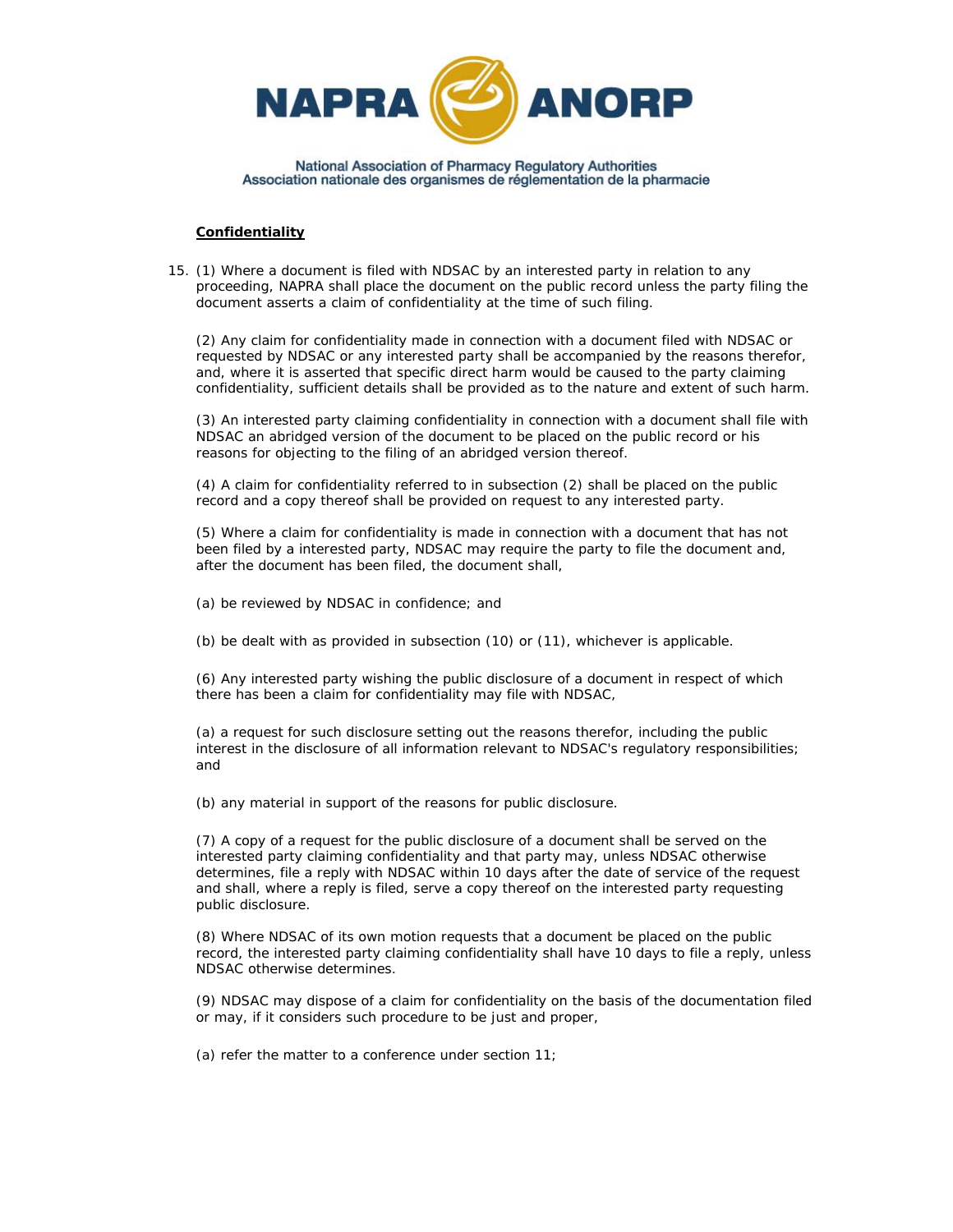

(b) require depositions to be taken before a commissioner of oaths; or

(c) refer the matter to the oral hearing portion of the proceeding conducted by NDSAC.

(10) Where NDSAC is of the opinion that, based on all the material before it, no specific direct harm would be likely to result from disclosure, or where any such specific direct harm is shown but is not sufficient to outweigh the public interest in disclosing the document, NDSAC shall require the interested party to place the document on the public record.

(11) Where NDSAC is of the opinion that, based on all the material before it, the specific direct harm likely to result from public disclosure justifies a claim for confidentiality, NDSAC may,

- (a) order that the document not be placed on the public record; or
- (b) order disclosure of an abridged version of the document.

#### **Attendance of Witnesses**

16. (1) NDSAC may request the attendance of any person that NDSAC believes to have information relevant to the proceeding.

### **Hearing**

- 17. (1) Witnesses at a hearing shall be examined viva voce on oath unless otherwise provided by these Rules, and for this purpose, NDSAC may require a commissioner of oaths to swear in witnesses.
	- (2) NDSAC may, at any time, order that,
	- (a) any particular facts be proved by affidavit;

(b) the affidavit of any witness be read at a hearing on such conditions as NDSAC thinks reasonable; and

(c) any witness be examined before a person authorized to take evidence under oath.

(3) Where memoranda of evidence have been furnished prior to the commencement of a hearing, NDSAC may permit the introduction of those memoranda as evidence in chief by a witness who,

(a) testifies as to his qualifications; and

(b) confirms that the memoranda were prepared under his direction or control and are accurate to the best of his knowledge and belief.

## **Examination**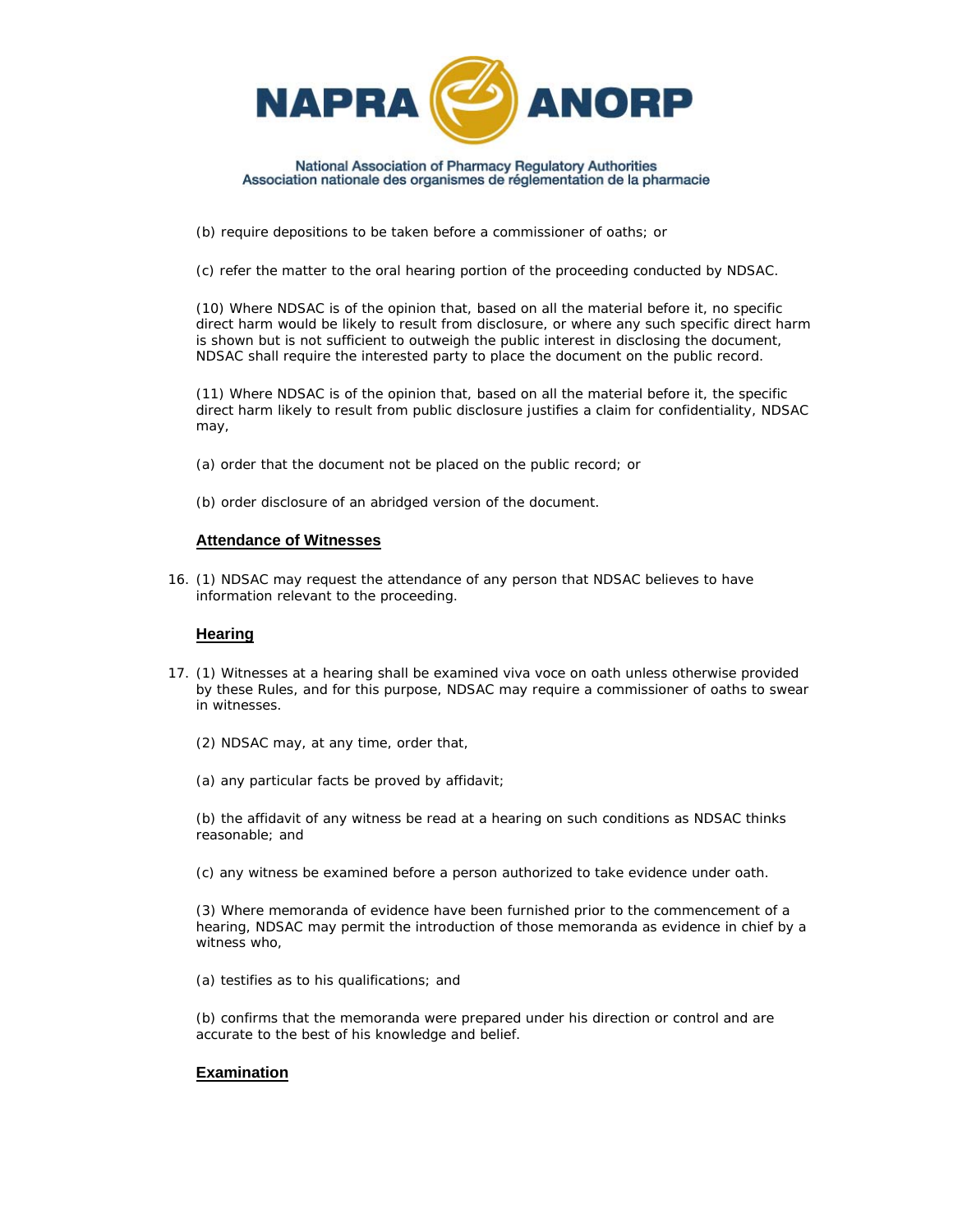

18. (1) NDSAC may require any witness to attend before a person authorized to take evidence under oath for an examination.

(2) The evidence taken by a person referred to in subsection (1) shall be confined to the subject-matter in question and any objection to the admission of evidence shall be noted and dealt with by NDSAC at the hearing.

(3) Such notice of the time and place of examination as is prescribed in an order under subsection (1) shall be given to the parties required to attend.

(4) All examinations shall be returned to NDSAC and the depositions certified under the hand of the person taking them may without further proof be used in evidence, saving all just exceptions.

(5) NDSAC may order further evidence to be given viva voce or by depositions taken before a person authorized to take evidence under oath appointed by it for that purpose.

## **Sittings**

19. (1) When a hearing is commenced, it shall proceed, as far as may be practicable in the opinion of NDSAC, from day to day.

(2) NDSAC may hold more than one sitting at the same time, and whenever circumstances render it expedient to hold a sitting elsewhere than in the National Capital Region, NDSAC may hold the sitting in any part of Canada.

### **Argument**

20. NDSAC may, whenever it deems it advisable to do so, order written briefs to be submitted by the parties in addition to or in lieu of oral argument

### **Adjournment**

21. NDSAC may, at any time, adjourn any proceeding before it.

### **Defects in Form**

22. No proceeding shall be defeated by any objections based solely on defects in form.

### **Amendments**

- 23. NDSAC may, on terms or otherwise,
	- (a) make or allow any amendments in any proceeding, or

(b) order to be amended or struck out any matters that, in the opinion of NDSAC, may tend to prejudice, embarrass or delay a fair hearing of the proceeding on the merits.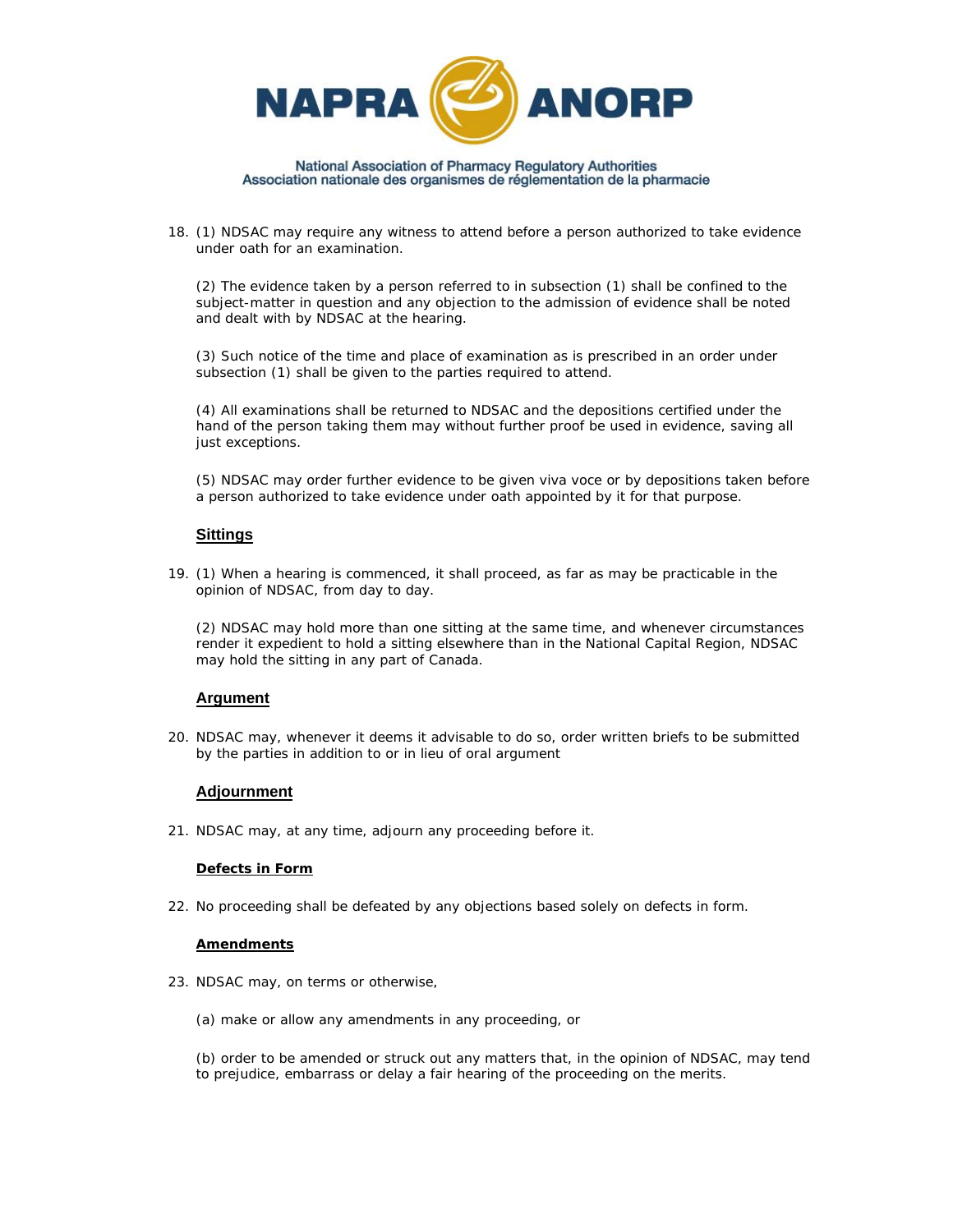

### **Dispensing with Procedure**

24. In respect of any proceeding, NDSAC may, where appropriate, dispense with, vary or supplement any of the provisions of these Rules.

## **PART II – PROCEDURE IN DRUG SCHEDULING REVIEW**

- 25. Unless otherwise determined by NDSAC, the procedure in a proceeding shall typically follow the following format,
	- (a) NDSAC shall receive an application for a drug scheduling review from NAPRA;

(b) NDSAC shall determine whether or not the application should proceed, and if not shall communicate this matter to NAPRA forthwith and the balance of this section does not apply;

(c) If NDSAC allows the application to proceed and the applicant is not the manufacturer of the drug to which the application relates, the applicant shall be granted standing as an interested party;

(d) NDSAC shall provide a copy of the application or require that the applicant provide a copy to each such party, which may, in the opinion of NDSAC, have an interest in the application, and shall provide each such party a reasonable opportunity to request standing as an interested party;

(e) Once NDSAC has ruled on who will be granted standing as an interested party in the proceeding, it shall circulate a list of such parties with contact information to all parties, and shall require that any materials that have been or are filed in the proceeding by any interested party be served on every other interested party promptly;

(f) NDSAC may, if it considers appropriate, pose interrogatories to the manufacturer of the drug or to an applicant who is not the manufacturer of the drug and may grant interested parties an opportunity to pose interrogatories to the manufacturer of the drug and/or to an applicant who is not the manufacturer of the drug, and in such an event shall specify when responses to interrogatories are due, and when and how any procedural matters relating to such interrogatory response may be addressed;

(g) NDSAC may, if it considers appropriate, allow interested parties other than the manufacturer of the drug or applicant who is not the manufacturer of the drug an opportunity to file evidence concerning the factors relevant to the scheduling of the drug as set out in the Manual;

(h) NDSAC may, if it considers appropriate, allow interested parties an opportunity to pose interrogatories to any interested party described in (g), and in such an event shall specify when responses to interrogatories are due, and when and how any procedural matters relating to such interrogatory response may be addressed;